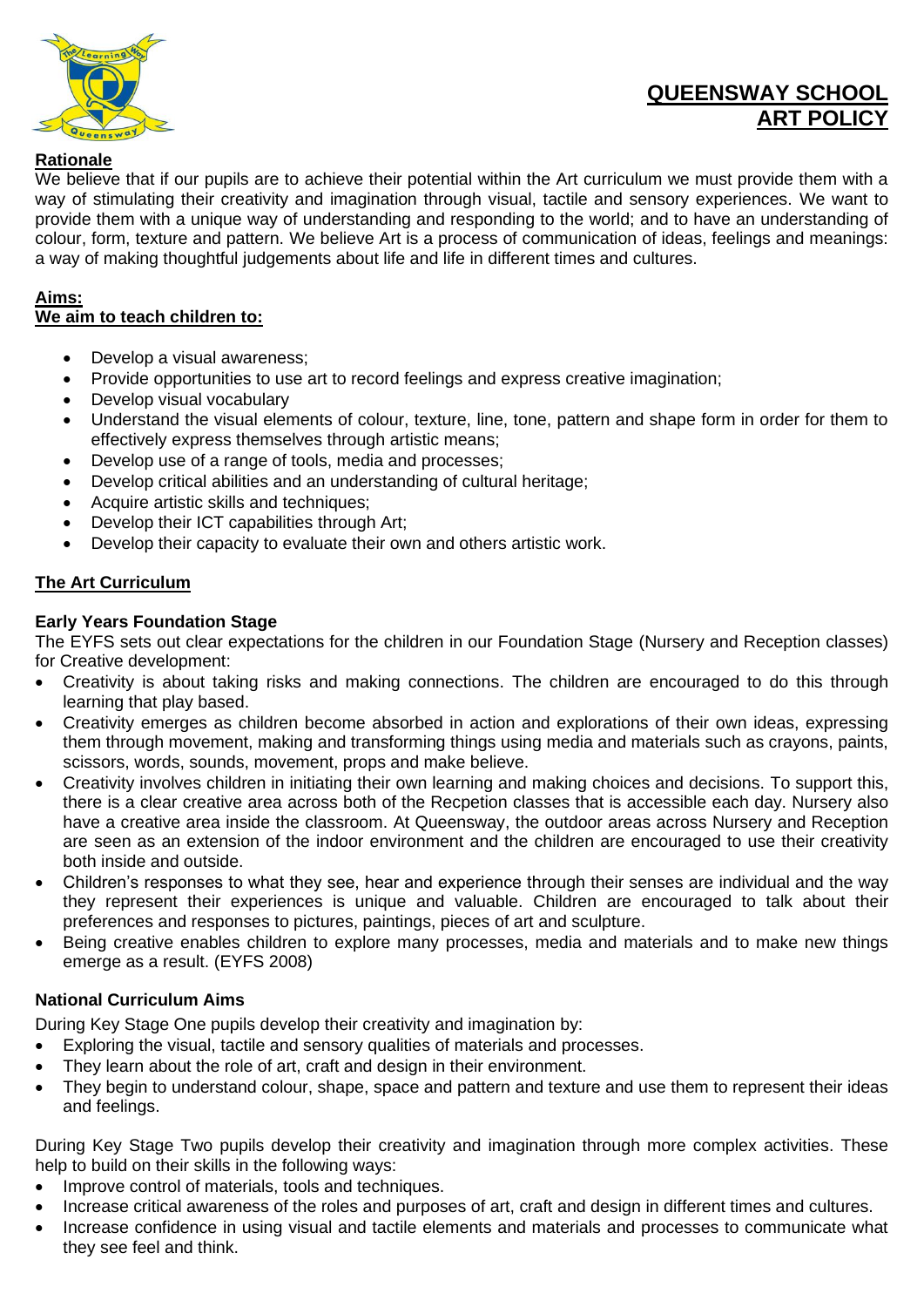# **Key Concepts, Skills and Attitudes in Art**

Pupils will develop key concepts, skills and attitudes in art throughout the key stages.

*Key Concepts:* colour, shape, texture, pattern, tone, line, form, perspective, process and media, artists and their work's form, content and mood.

*Key Practical skills:* cutting, shaping, forming, joining, using tools and processes safely, gathering resources, organising materials, manipulating media, clearing away.

*Key Perceptual Skills:* observing and recording, imagining and remembering, expressing, communicating, feeling, responding, critically appreciating, including the development of children's vocabulary and language, the importance of looking at and talking about art as well as making it. Children will study artists and their techniques as well as art from different cultures.

*Key Attitudes:* Pride in achievement, respect for one's own and other's work, respect for the environment both built and natural, care in display and presentation, a developing awareness and love for the visual arts, a developing understanding of the importance and meaning of cultural heritage as well as an involvement in art as a contemporary and local part of life, willingness to explore and discuss aspects of art, seeing the role art plays in multi-cultural awareness, positive approaches towards equal opportunities in race, gender and ability.

#### **Planning**

Art in school follows the requirements of the EYFS and National curriculum. The planning follows the long term plan to ensure continuity throughout the school.

*Long term plan*: The schools long term plan for Art sets out the topics to be covered throughout Foundation Stage, Key Stage One and Two.

*Medium term plan:* Detailed plans are linked to topics were possible and include a learning objective , lesson introduction, activity, plenary, differentiation – including challenge for More Able children, success criteria and resources. Plans are annotated where necessary to inform future planning.

#### **Learning and Teaching**

A range of styles of teaching is necessary for the teaching of Art. Approaches need to be related to the topic itself and to the abilities and experience of both teachers and pupils. The Progression of Skills document for Art allows teachers to introduce new skills as well as build upon the existing skills gained through previous year groups.

Our teaching at all levels shall include opportunities for

- Teacher exposition;
- Discussion techniques (pupil/pupil and pupil/teacher) appropriate practical work;
- Working alone, in groups, as a class and as a whole school
- Consolidation and practice of fundamental skills and routines;
- Use of ICT, museum resources and outside visits;
- First hand experience;
- Investigation work;
- Recording and observation through sketching, painting, printing, collage, textiles and three-dimensional work;
- Experience of artists and crafts people;
- Provision of different media and sketchbooks.

#### **Display**

We believe that there is a vital connection between the development of pupil's visual literacy and the care and quality of the environment for learning in the school. The excitement, challenge and quality of our pupil's school environment should be an important part of their education. The celebration of their achievements through stimulating displays shows that their work and efforts are valued.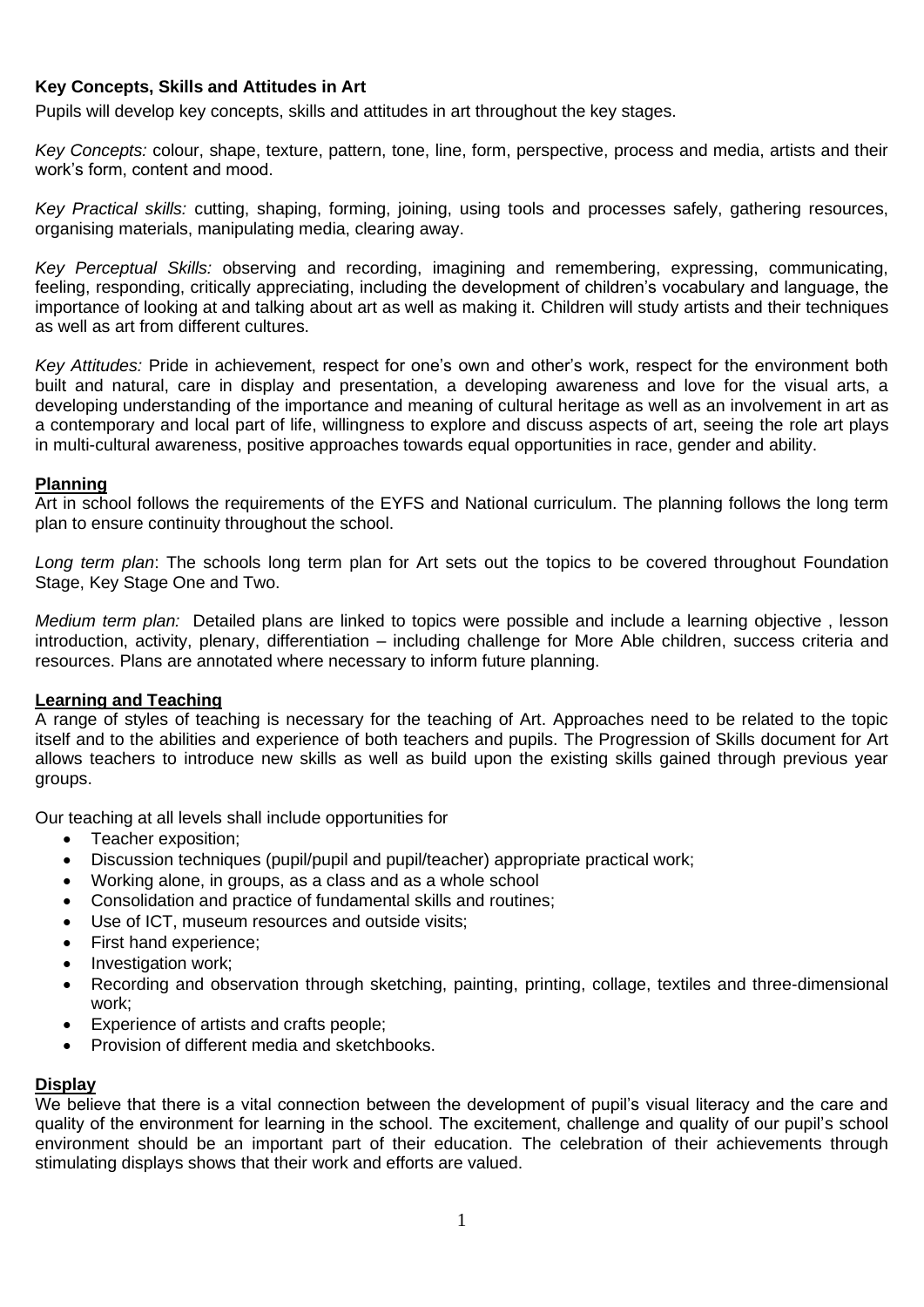Each Key Stage has an Art Gallery in their blocks. Children's artwork will be displayed in these art galleries and kept in the gallery all year long as a growing celebration of the skills, techniques and units covered throughout the year. Each piece of work in the gallery will have a short caption or explanation of the unit of work in which the work was completed and the child'

# **Assessment and record keeping**

*Sketchbook:*

" Pupils should be taught to collect visual and other information (for example images, materials) to help them develop their ideas, including using a sketchbook." (National Curriculum, 1999)

All pupils in Key Stage Two Queensway School keep a sketchbook to explore and record ideas, feelings and thoughts about people, places and things. Illustrations, cuttings, interesting pieces of material, leaves etc. may all be collected and put into the sketchbook. Sketchbooks can be taken on educational visits to form a record of the pupils' observations. We recognise that it is important not to undervalue the work of children and to encourage a sense of pride in their sketchbook.

Sketchbooks are a record of each child's work throughout their time at Queensway School and will be passed on to their next teacher at the end of the year.

Pupils are assessed against our internal assessment grids which are taken from the National Curriculum and tally with our progression of skills documents. The assessment grids determine whether a child is working at an age related expectations, below or above. Examples of sketches, thoughts, evaluations and ideas can be found in each child's sketchbook. Teachers at Queensway will also be using the Progression of Skills document alongside the assessment grids to assess the children and move them on or support them according to their skills in Art.

Assessment is achieved through observation of the pupil's approach to the task, through discussion with the child, and by analysis of the final product.

Lessons will be delivered providing a clear learning objective and success criteria for the children to work towards.

# **Monitoring, Evaluation and Review**

The Key Stage Leaders are responsible for the organisation of resources, materials, tools and equipment in a way that provides consistency and ease of access in each area of the school. The Art Leader monitors the delivery and outcomes of the art curriculum and makes any modifications to the school policy and scheme of work in line with developments. He/she will also keep staff informed of any developments in art and arrange any relevant training opportunities.

# **Equal opportunities/ Special educational needs**

The teaching of Art will be in accordance with the present policy for Equal Opportunities. We aim to provide equal access to Art for those children with special needs and those pupils who are very able and require extension activities, through small group work and through the use of other adults help where available.

# **The role of the Art Leader is to:**

- Support Key Stage Leaders with ordering of equipment when needed;
- Provide guidance and support in implementing the NC and schemes of work;
- To co-ordinate recording and presentation throughout the school after consultation with colleagues;
- Advise the Head teacher of action required (e.g. resources, standards etc.);
- Provide support for all who teach art and so improve the quality and continuity of art teaching and learning throughout the school
- Sketchbook scutinies.
- Be aware of CPD need amongst current staff and arrange training as appropriate.
- Set up and keep a subject file including an action plan, progression of skills document, Art policy, and ensure that these are kept up to date.